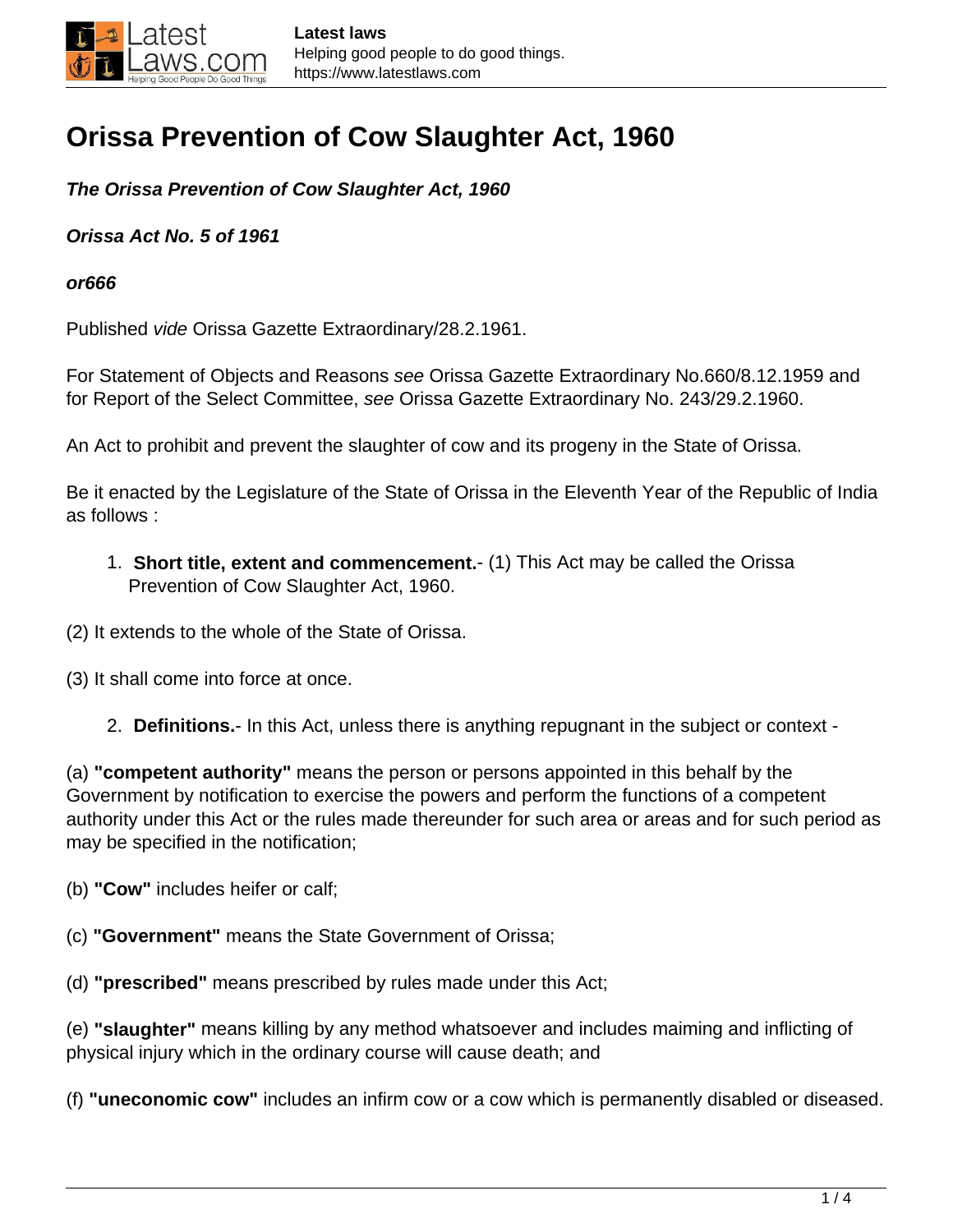3. **Prohibition of cow slaughter.**- (1) Notwithstanding anything contained in any other law for the time being in force or any usage or custom to the contrary and except as hereinafter provided, no person shall, at any place within the State, slaughter or cause to be slaughtered, or offer or cause to be offered for slaughter-

(a) a cow, or

(b) a bull or bullock, unless he has obtained a certificate in writing, from the competent authority of the area in which such bull or bullock is to be slaughtered certifying that it is fit tor slaughter.

(2) No bull or bullock, in respect of which a certificate has been issued under Clause (b) of Subsection (1) shall be slaughtered at any place other than the place indicated in the certificate or within thirty days of the date of issue of the certificate.

(3) A certificate under Clause (b) of Sub-section (1) shall be issued by the competent authority, only after he has, for reasons to be recorded in writing, certified that-

(a) the bull or bullock is over the age of fourteen years; or

(b) in the case of a bull, it has come permanently unfit and unserviceable for the purpose of breeding and, in the case of a bullock, it has become permanently unfit and unserviceable for the purposes of draught and any kind of agricultural operation :

Provided that the permanent unfitness or unserviceability has not been caused deliberately.

(4) The competent authority shall, before issuing the certificate under Sub-section (3) or refusing to issue the same, record its order in writing. Any person aggrieved by the order of the competent authority, under this section may, within fifteen days of the date of the order, appeal against it to the Government or to such other authority as may be prescribed, who may pass such orders thereon as they may deem fit.

(5) The Government may, at any time for the purposes of satisfying themselves as to the legality or propriety of the action taken under this section, call for and examine the record of any case and may pass such orders thereon as they may deem fit.

(6) Subject to the provisions herein contained, any action taken under this section, shall be final and conclusive and shall not be called in question.

4. **Section 3 not to apply to diseased, under experimentation cows, bulls or bullocks.**- (1) Nothing in Section 3 shall apply to the slaughter of a cow, bull or bullock-

(a) which is suffering from any contagious or infectious disease notified as such by the Government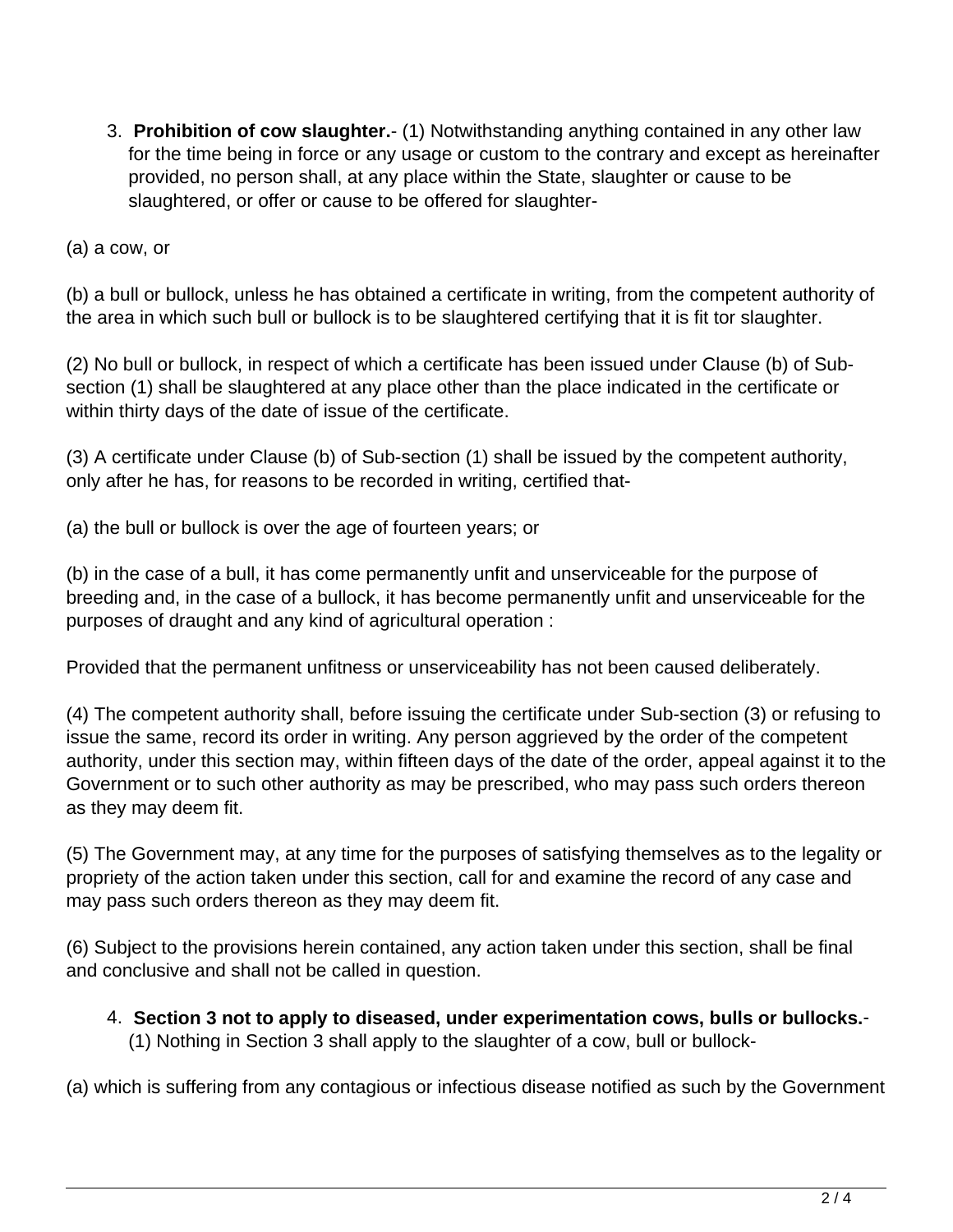; or

(b) which is subjected to experimentation in the interest of medical and public health research;

where the slaughtering is done in accordance with the conditions and circumstances to be prescribed.

(2) Where a cow, bull or bullock is slaughtered for the reasons, stated in Clause (a) of Sub-section (1) the person who slaughters or causes to be slaughtered such cow, bull or bullock shall within twenty-four hours of the slaughter, lodge information of the same at the nearest police-station or before such officer or authority as may be prescribed.

(3) The carcass of the cow, bull or bullock slaughtered under Clause (a) of Sub-section (1) shall be buried, or disposed of in such manner as may be prescribed.

- 5. **Establishment of institution.** There may be established by the Government or by any local authority, wherever so directed by the Government institutions as may be necessary for taking care of uneconomic cows.
- 6. **Levy of charges or fees.** (1) The Government or a local authority, as the case may be, may levy such charges or fees as may be prescribed for keeping uneconomic cows in the institutions.

(2) The owner of the uneconomic cow shall be liable to pay the said charges or fees in the prescribed manner.

(3) Dues payable under this section shall, without prejudice to any other mode of recovery, be recoverable as arrears of land revenue.

7. **Penalty.**- (1) Whoever contravenes or attempts to contravene or abets the contravention of the provisions of Section 3 shall be guilty of an offence punishable with rigorous imprisonment for a term which may extend to two years or with fine which may extend to one thousand rupees or with both.

(2) Whoever fails to lodge information in accordance with the provisions of Sub-section (2) of Section 4 shall be guilty of an offence punishable with simple imprisonment for a term which may extend to one year or with fine which may extend to two hundred rupees or with both.

(3) Where in any trial for an offence punishable under Sub-section (1) or Sub-section (2) the accused pleads that the slaughtered cow, bull or bullock belonged to the class specified in Clause (a) of Sub-section (1) of Section 4, the burden of proving the said fact shall be on the accused.

8. **Offences to be cognizable.**- Notwithstanding anything contained in the Code of Criminal